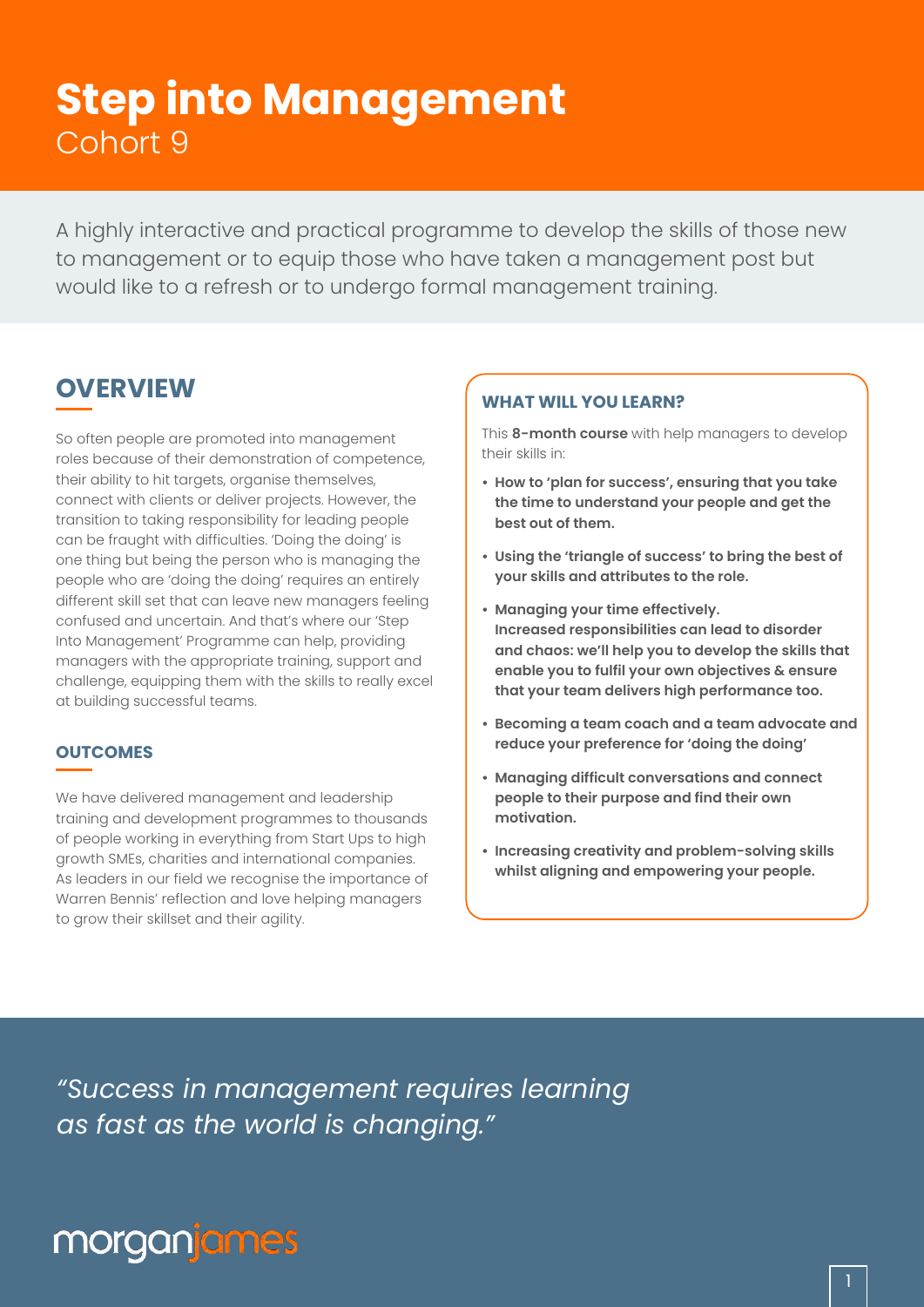# **PROGRAMME DATES**

This 8-month programme begins in mid-February 2022, with graduation being on 15th November 2022. Please see the dates of the programme sessions below:

| Date                              | Intervention                                                                              |
|-----------------------------------|-------------------------------------------------------------------------------------------|
| Mid-September 2022                | Management Diagnostics distribution and analysis                                          |
| $w/c$ 3rd October 2022            | <b>Session 1</b> One to ones with Paul Reynolds                                           |
| Wednesday 19th October 2022       | Session 2 Group Session at Riverview House, Vale Road, The Embankment, Stockport, SK4 3GN |
|                                   | Wednesday 16th November 2022 Session 3 Group Session, Riverview House                     |
|                                   | Wednesday 14th December 2022 Session 4 Group Session, Riverview House                     |
| $w/c$ 10th January 2023           | <b>Session 5</b> One to ones with Paul Reynolds                                           |
| <b>Thursday 2nd February 2023</b> | <b>Session 6</b> Group Session, Riverview House                                           |
| <b>Wednesday 8th March 2023</b>   | <b>Session 7</b> Group Session, Riverview House                                           |
| <b>Wednesday 5th April 2023</b>   | <b>Session 8</b> Group Session, Riverview House                                           |
| <b>Wednesday 3rd May 2023</b>     | <b>Session 9</b> Group Session, Final Review and Graduation, Riverview House              |

### **PROGRAMME DETAILS**

This programme is for those preparing to take on a management role or for seasoned managers who might not have had much formal training in the skills of effective management.

**Session 1:**  Individual diagnostic session

Duration 1 Hour: Introductory Zoom Coaching Session The outcome of this session will: give us a detailed understanding of each delegate's needs; set the scene for the rest of the programme; give the delegate the opportunity to get to know one of the programme facilitators prior to the first group session.



*Please notify us of any specific dietary requirements.*

## **Session 2:**

Prime Yourself for Success in Management

Group Session duration 3 hours

- Triangle of Success Knowledge, Skills and Attitude.
- Operating outside the Comfort Zone.
- 3 main personal areas for breakthrough write a vision of what a breakthrough would look like.
- Effective Communication group speaking exercise.
- Self-Direction begin an Attitude Control Plan and a Relationship Plan.
- Outcomes: developing the "soft" skills of leadership and management.

#### **Assignment:**

Experiment with attitude control and prepare a 90-second talk on your experiments to be delivered at the next session (to be recorded on camera).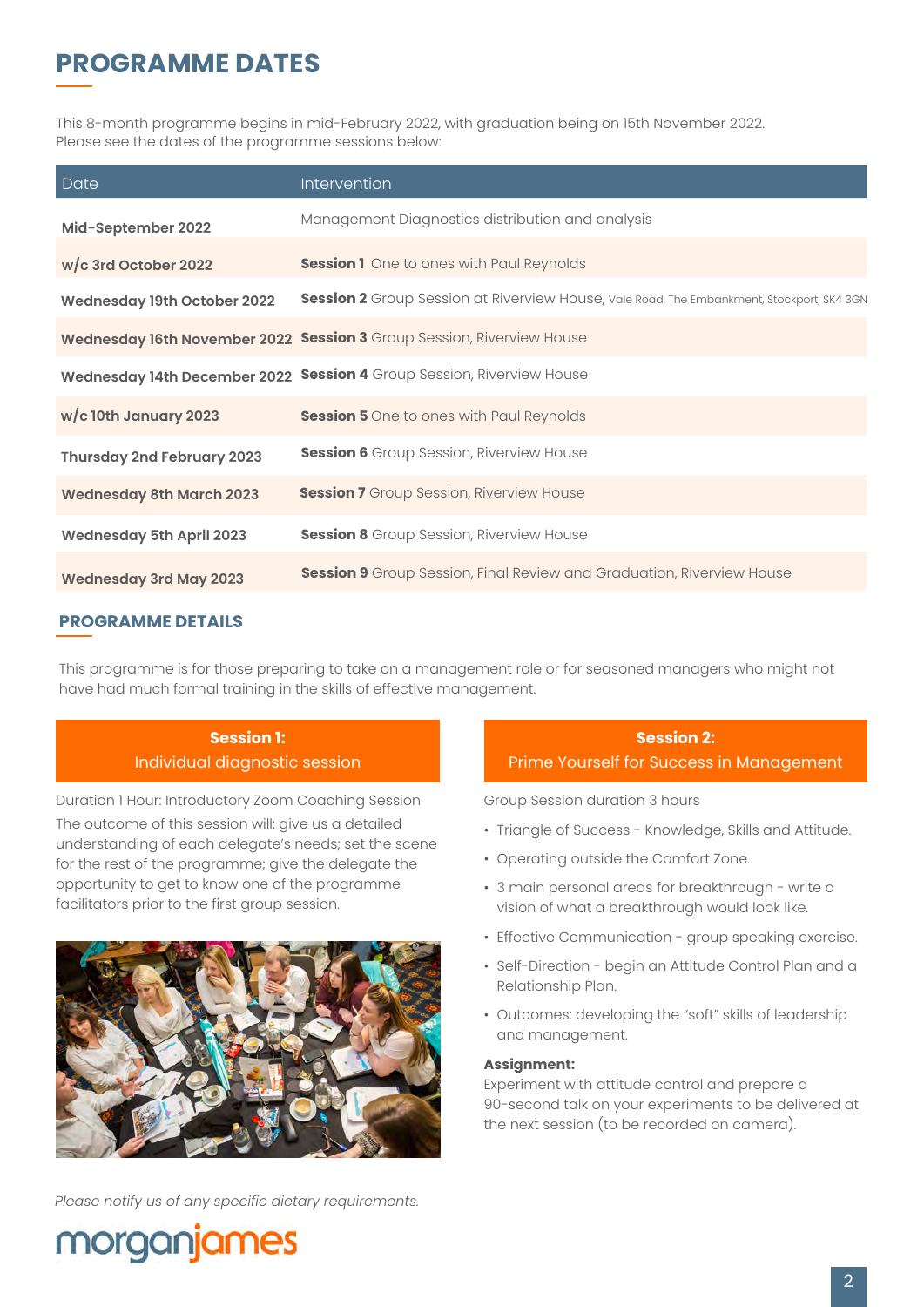#### **Session 3:**

#### Managing Change, Innovation and Creativity

Group Session duration 3 hours

- Reporting back (to camera).
- The importance of leading change.
- Creative Thinking theory and exercise designed to tap into our own creativity and that of our colleagues.
- Time Management personal organisation and managing ourselves.

**Outcomes:** a creative mindset and areater focus on managing ourselves.

#### **Assignments:**

- 1. Run a creative thinking session at work and prepare a 90-second talk on how it went.
- 2.. experiment with the time management techniques and keep a Time Log for at least a week. Prepare to report back on your observations.

#### **Session 4:**

Value Building Performance for Improved Communication and Management Performance

Group Session duration 3 hours

- The 3 Agendas of Effective Leadership
- Balancing your butterfly model
- The value building behaviours for better communication
- Behaviours in action! Business simulation to help you to recognise your communication strengths and weaknesses

**Outcomes:** Greater awareness of your

communication style and an ability to influence teams more effectively.

#### **Assignments:**

Run an effective meeting and teach your team how the value building behaviours can be used to improve the productivity of meetings and improve communication in the business.

#### **Session 5:** One to One coaching session

Duration 1 Hour: Coaching Session via Zoom

- To review video and give coaching on presentation style.
- To review progress with Attitude Control and Relationship Plans.
- Coaching to address individual issues and drive progress.

#### **Session 6:**  Understanding Difference & Flexible Management

Group Session duration 3 hours

- Increase awareness of your own behavioural strengths and preferences
- To increase understanding of other personality types and explore how can you use that understanding for the benefit of team performance
- To stretch yourselves and challenge yourselves to develop a more flexible communication style
- To understand the different approaches to developing people to help them to deliver optimum performance in the workplace

**Outcomes:** To develop a more flexible management style and be able to effectively motivate people who have different behavioural preferences.

#### **Assignments:**

Consider how you can build better relationships with those who have different behavioural preferences and facilitate a discussion around the strengths and weaknesses of your team in terms of MBTI Type.

Use the GROW process and the Situational Leadership Model to help develop a specific skill or behaviour in one of your team members.

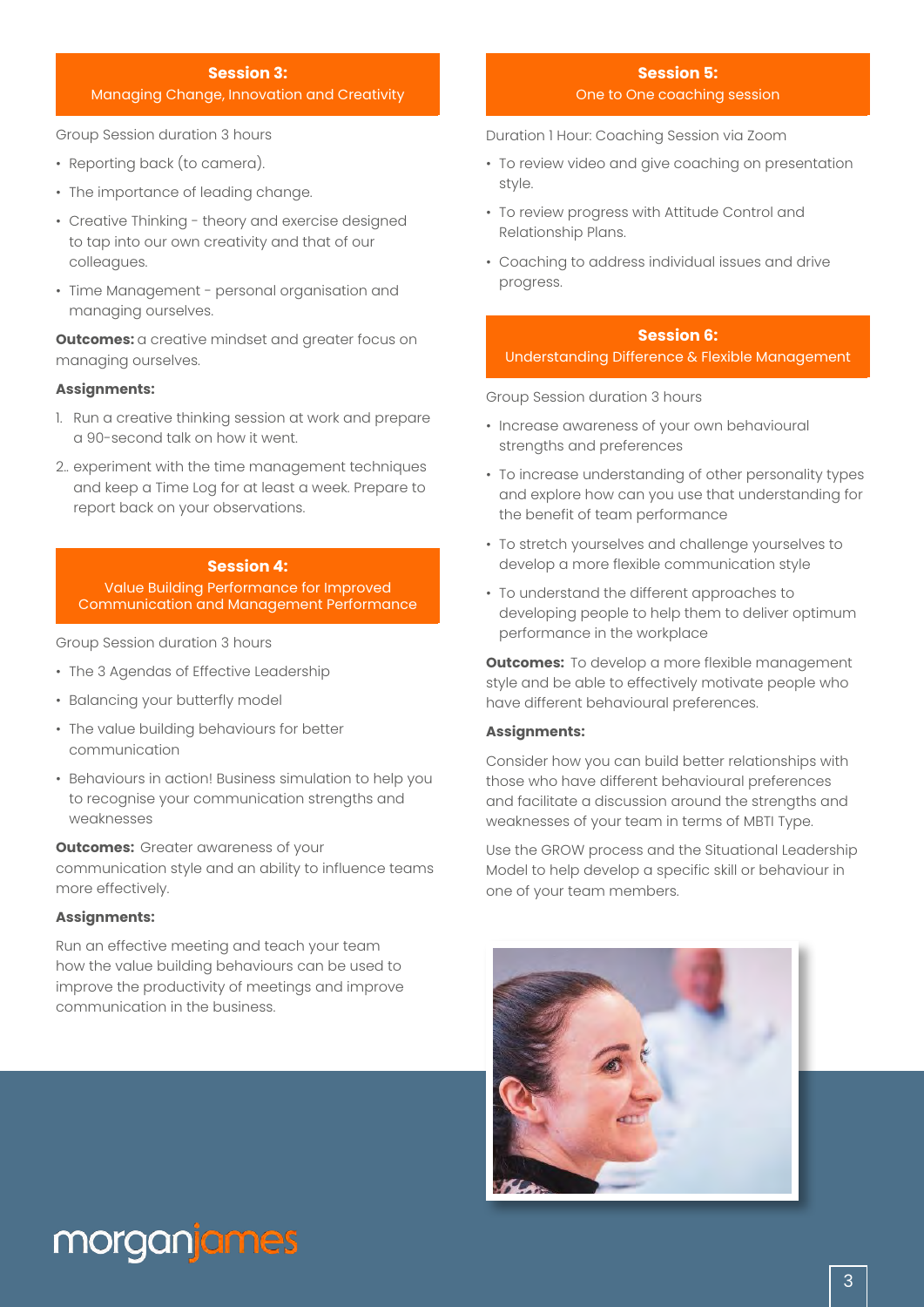#### **Session 7:** Leading teams to Success

Group Session duration 3 hours

- Reporting back (to camera).
- Empowering people by effective delegation.
- The elements of coaching coaching exercise on looking for positive qualities in others backed up with evidence and giving and receiving feedback.

**Outcomes:** greater awareness of the importance of empowering others, and improved coaching skills.

#### **Assignments:**

- 1. experiment with delegation and prepare a 90-second report on how it went.
- 2. Catch people doing something right and tell them.

### **Session 8:**  Coaching Skills and Motivation

Group Session duration 3 hours

- Reporting back (to camera).
- Problem analysis and decision-making how to make better decisions more of the time.
- "Innerview" exercise improving our questioning and listening skills.
- The Theory of Motivation what motivates us, and how to achieve "buy-in" from others.
- Managing difficult conversations and reducing the threat of conflict

**Outcomes:** greater coaching skills and more understanding of how to create the conditions in which our colleagues will motivate themselves.

#### **Assignments:**

Conduct at least two "Innerviews." Experiment with the decision-making techniques. Prepare a 90-second report.

Group session of 2- 3 hours (depending on delegate numbers)

- Reporting back on progress and outcomes.
- Commitments to continue our progress.
- Diploma presentation.
- Feedback from invited colleagues
- Celebration lunch\*

\*Programme Sponsors/Line Managers are invited to join the final session and stay for lunch

### **LOCATION**

All group training sessions will be held from 10.00a.m. – 1.00p.m. (delegates to arrive at 9.30a.m. promptly) at:

**Riverview House The Embankment Vale Road Stockport SK4 3GN** 

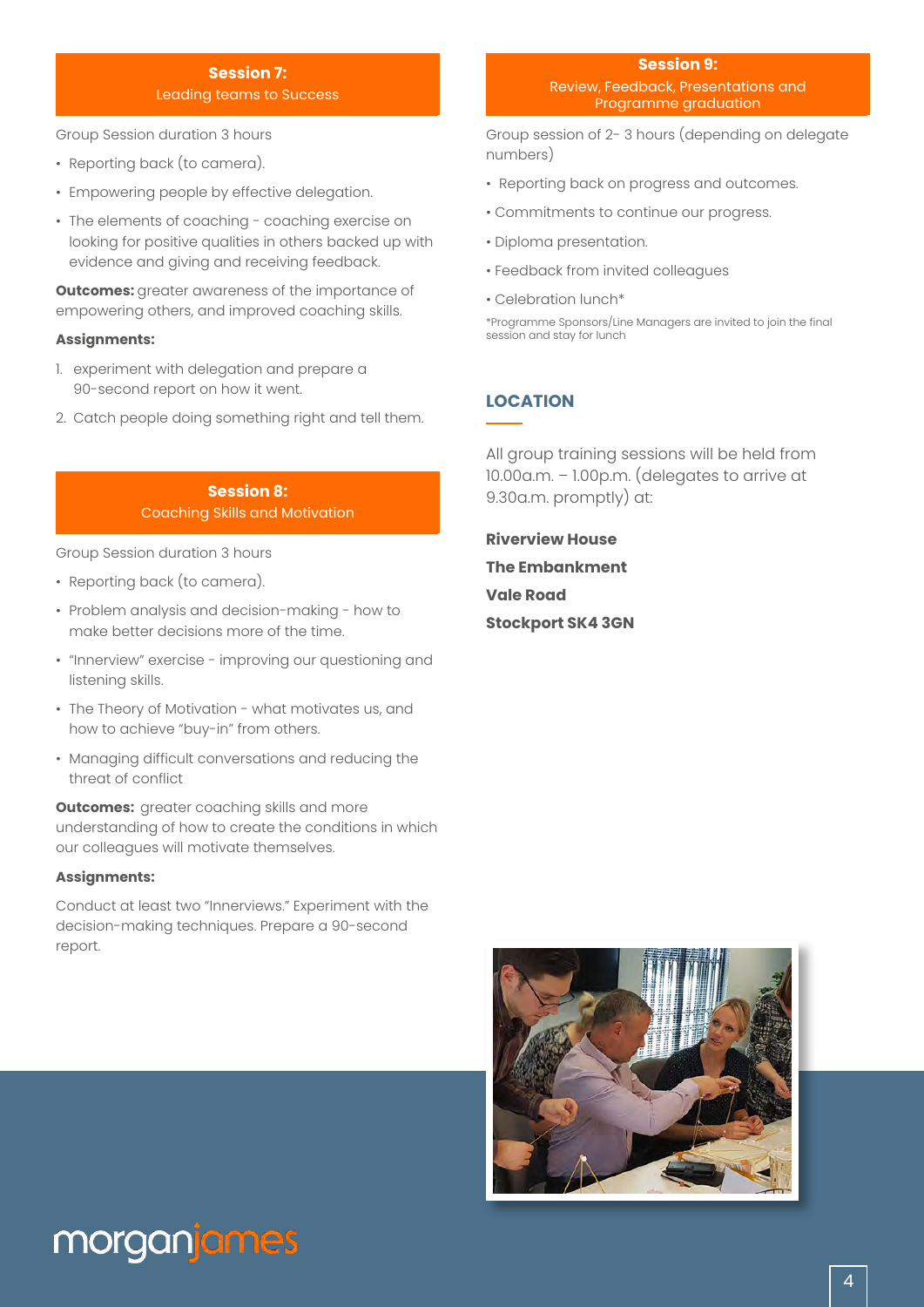

The following costing includes::

- The use of all Morgan James Consulting diagnostics and development materials (business simulations)
- The design, development and delivery of the programme, to incorporate all core delegate needs
- The hiring of a training location and provision of refreshments for each of the face to face sessions

The programme is designed for a maximum of 15 delegates.

Total Investment: **£2,950.00 + VAT\*** Early bird booking discount (for bookings before 26th August 2022) £500 discount **£2,450.00 + VAT\***

\*Payment terms can be arranged: either one lump sum in September 2022, prior to the start of the programme, or 8 monthly payments paid from September 2022 through to May 2023.

### **COVID SAFETY**

We are proud to use Riverview House as our training venue. Having 25 years' experience of delivering personal development and leadership programmes around the world, both Paul, my co-director and I prefer Riverview to any other venue. The cleanliness protocols are second to none and, as an education establishment, we have been able to continue to deliver programmes there throughout. We are confident that you will be able to enjoy the full, immersive programme face to face (whilst remaining socially distanced of course) with great confidence.

### **WHAT NEXT?**

If you'd like to find out more about the Step into Management Programme, please contact: Lily Newman: (01606) 883383 or 0776 4585030 or Paul Reynolds: 0779 4717 409 or complete the attached form to register for it. We will be in touch within 48 hours to confirm your place(s) on the course.

Many thanks for your interest!

Lily Newman

Managing Director Morgan James Consulting Tel: +44 (0)1606 883383 Mob: +44 (0)776 4585030 Web: www.morganjamesconsulting.co.uk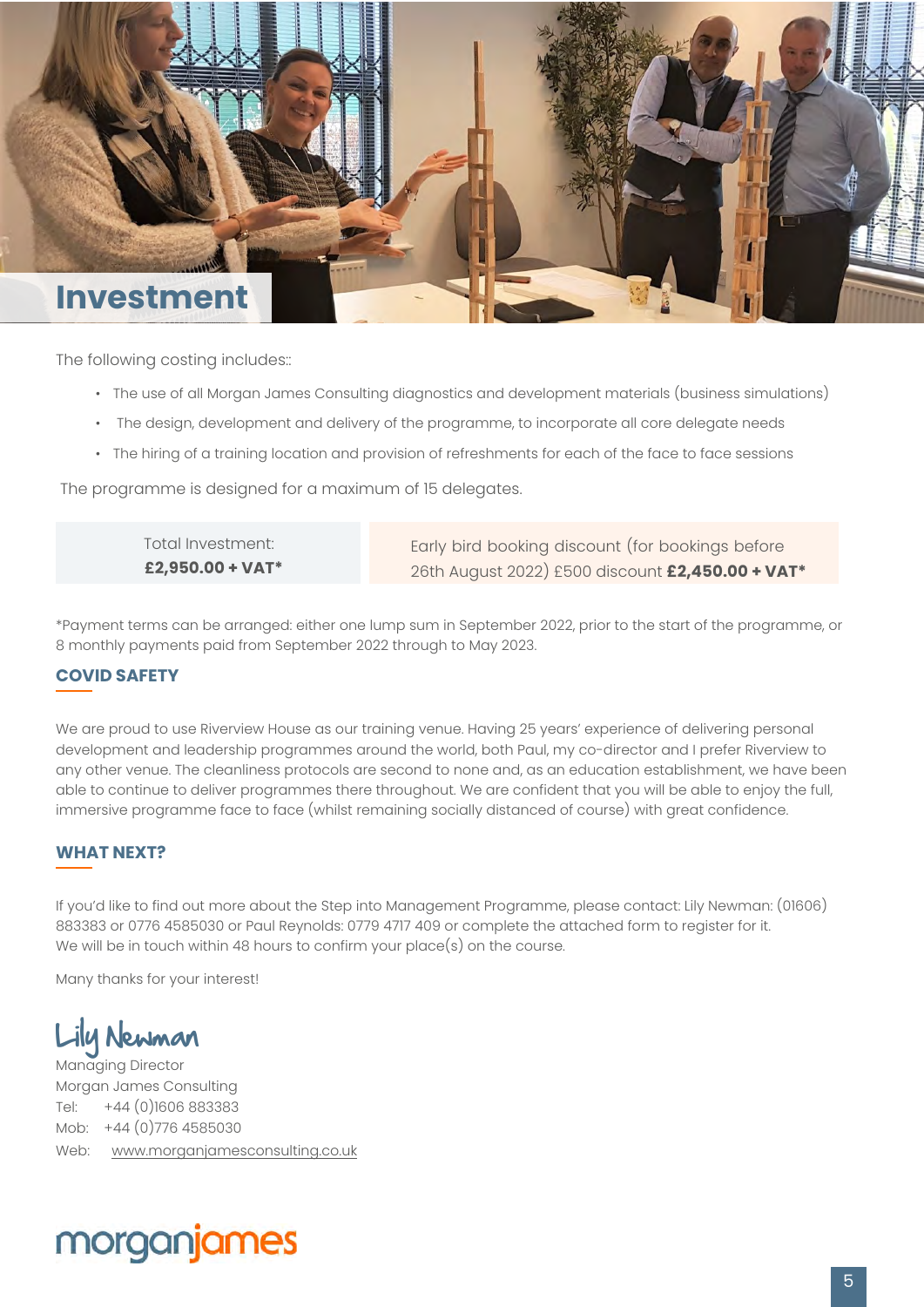# **OUR DELIVERY TEAM**



**LILY NEWMAN** MD of Morgan James Consulting

Lily is passionate about people and loves to, "help them to tear up their life limiting scripts and overcome the blocks that stop them from achieving" An ex-BBC Journalist with a 1st Class Honours degree in Communications (majoring in psychology and corporate communication), she is an accomplished behavioural strategist, leadership coach, and communications consultant.

Lily has a compelling interest in personality profiling and the impact of behavioural preference on personal and team relationships. Her background in behavioural psychology and psychometrics enables her to help her clients to understand and utilise their strengths effectively and overcome their personal challenges. She has worked with some of the world's top leaders, celebrities, and global businesses (including Anita Roddick, Ranulph Fiennes, Jo Brand, Clive Anderson, BMW, Novartis and Oracle). She has worked with over 3000 business leaders since the launch of Morgan James in 2001.

During her career she has challenged numerous leaders who initially thought that the reason their team or business was under-performing was because of the lack of skill or will amongst their staff. Her ability to probe, challenge and explore deep rooted issues has enabled her clients to: be liberated from their fears; build greater confidence; change career direction; overcome their leadership difficulties, and build engaged, high performing teams who are capable of delivering exceptional business growth.



#### **PAUL REYNOLDS**

Programme Director for Morgan James Consulting

Paul is a Business Coach and Trainer specialising in Leadership and Management Development. He brings broad experience of senior positions in global companies such as Tate and Lyle and major bulk liquid petrochemical storage operators to the role.

Paul has worked as an international trader in the molasses business, operating "on the ground" in over 30 countries across Africa, the Middle East, the Caribbean and Europe. As a Director of businesses in bulk liquid storage and distribution, he has managed multi-disciplined teams in hazardous industries. His experience in the corporate world is complemented by having run an SME, giving him a breadth of knowledge of organisations large and small.

Over the past decade, Paul has developed a client base of companies across most business sectors, working with Directors and their management teams delivering Leadership and Management, Personal Effectiveness and Sales Development Programmes. His style is highly interactive and engaging, and he has a reputation for coaching people strongly, holding them accountable for achieving results.